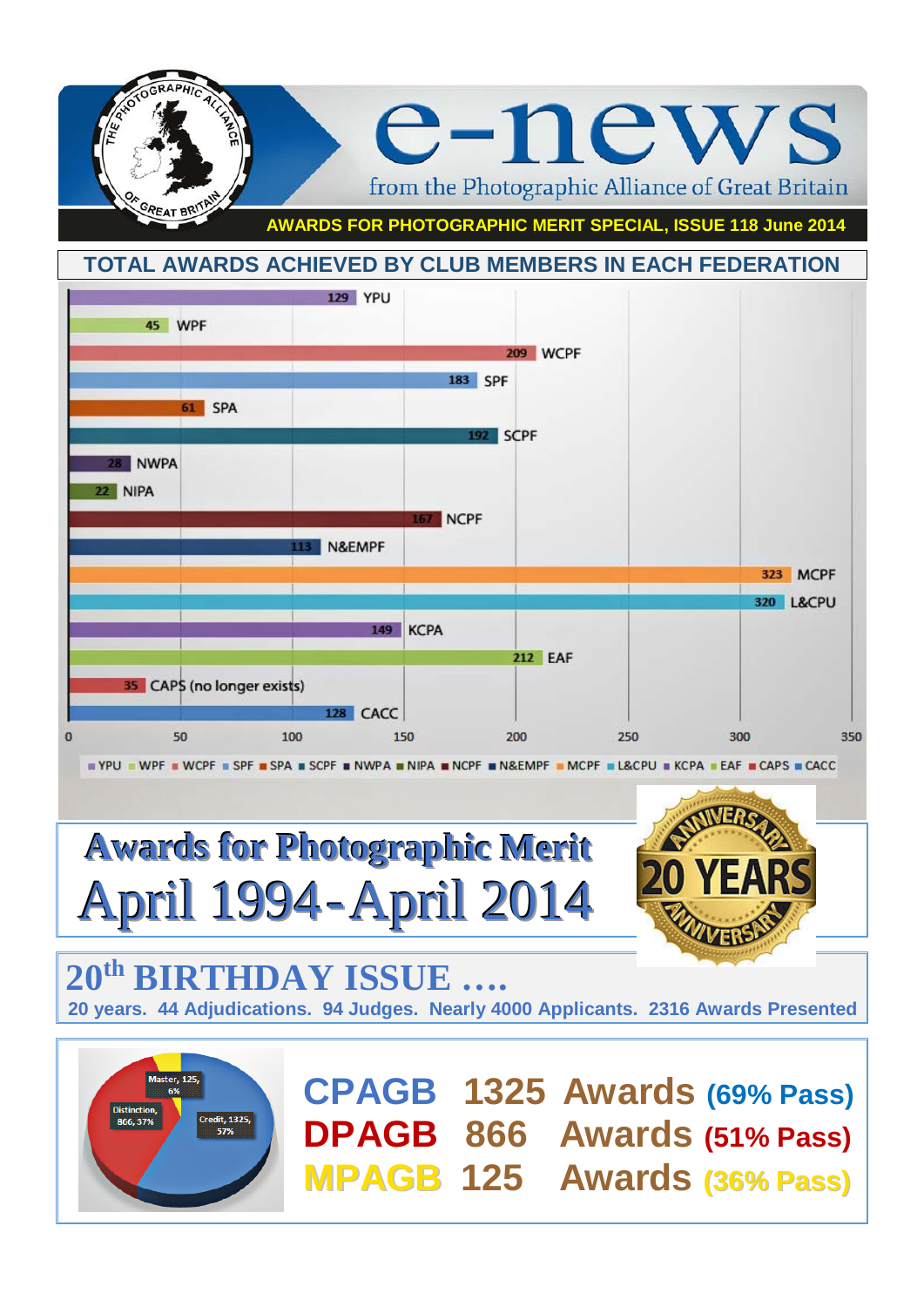**The PAGB celebrated the 20th Birthday of its Awards for Photographic Merit in April 2014 in Maidenhead where the 3967th applicant became the 125th recipient of the MPAGB**.

**PASS** 2316 = 59% **FAIL** 1651 = 41%

The APM represent a considerable achievement for any photographer and you should all wear you badge with pride, whatever the colour. This **e-news** Special Issue lists the facts and figures but it is the excitement of the event, the energy and enthusiasm of the entrants and the elation of success, tinged sometimes with the regret of failure, which really characterises the Awards for Photographic Merit. No-one forgets their first Adjudication, or their second or third.

## THE TOP ACHIEVING CLUBS IN EACH FEDERATION

|             |                                   | <b>CPAGB</b>   | <b>DPAGB</b>   | <b>MPAGB</b>   | <b>TOTAL</b> |
|-------------|-----------------------------------|----------------|----------------|----------------|--------------|
| <b>CACC</b> | Oxford PS                         | 18             | 17             | 3              | 38           |
|             | Amersham PS                       | 3              | 13             | $\overline{4}$ | 20           |
|             | <b>Harrow CC</b>                  | 6              | 4              | $\overline{0}$ | 10           |
| <b>EAF</b>  | Norfolk PG                        | 11             | 5              | 1              | 17           |
|             | Bottisham & Burwell PC            | 6              | $\overline{7}$ | 1              | 14           |
|             | Chelmsford CC                     | 9              | 4              | $\overline{0}$ | 13           |
| <b>KCPA</b> | <b>Bexleyheath PS</b>             | $\overline{7}$ | $\overline{4}$ | $\overline{0}$ | 11           |
|             | <b>Ashford Quest PS</b>           | 5              | 6              | $\overline{0}$ | 11           |
|             | <b>Staplehurst PS</b>             | $\overline{7}$ | $\overline{2}$ | $\overline{0}$ | 9            |
|             | Tonbridge CC                      | 1              | 6              | $\overline{2}$ | 9            |
| L&CPU       | Southport PS                      | 22             | 10             | $\overline{3}$ | 35           |
|             | <b>Chorley PS</b>                 | 14             | $\overline{7}$ | 1              | 22           |
|             | <b>Bury PS</b>                    | 9              | 6              | $\overline{0}$ | 15           |
| <b>MCPF</b> | <b>Smethwick PS</b>               | 15             | 20             | $\overline{4}$ | 39           |
|             | <b>Burton on Trent PS</b>         | 15             | 6              | 1              | 22           |
|             | Solihull PS                       | 1              | 11             | 6              | 18           |
| N&EMPF      | Nottingham & Notts. PS            | 10             | 5              | 1              | 16           |
|             | <b>Worksop &amp; District PS</b>  | 8              | 5              | $\overline{2}$ | 15           |
|             | Beeston (Notts) CC                | 6              | 6              | 1              | 13           |
| <b>NCPF</b> | Northallerton CC                  | 16             | 10             | $\overline{2}$ | 28           |
|             | Morton PS                         | $\overline{7}$ | 5              | $\mathbf 0$    | 12           |
|             | Penrith & District CC             | 9              | $\overline{2}$ | $\mathbf 0$    | 11           |
| <b>NIPA</b> | <b>Banbridge CC</b>               | $\overline{0}$ | $\overline{2}$ | 1              | 3            |
|             | <b>Belfast Photo-Imaging Club</b> | 1              | $\overline{2}$ | $\overline{0}$ | 3            |
| <b>NWPA</b> | Dwyfor CC                         | 4              | $\overline{2}$ | $\overline{0}$ | 6            |
|             | <b>Wrexham &amp; District PS</b>  | 3              | $\overline{2}$ | $\pmb{0}$      | 5            |
|             | Conwy CC                          | 3              | 1              | $\overline{0}$ | 4            |
| <b>SCPF</b> | Farnborough CC                    | 11             | 5              | $\overline{0}$ | 16           |
|             | Havant CC                         | 11             | 4              | $\overline{0}$ | 15           |
|             | Winchester PS                     | 5              | 8              | 1              | 14           |
| <b>SPA</b>  | Selsdon CC                        | $\overline{0}$ | $\overline{4}$ | $\overline{2}$ | 6            |
|             | <b>Guildford PS</b>               | 5              | 0              | 0              | 5            |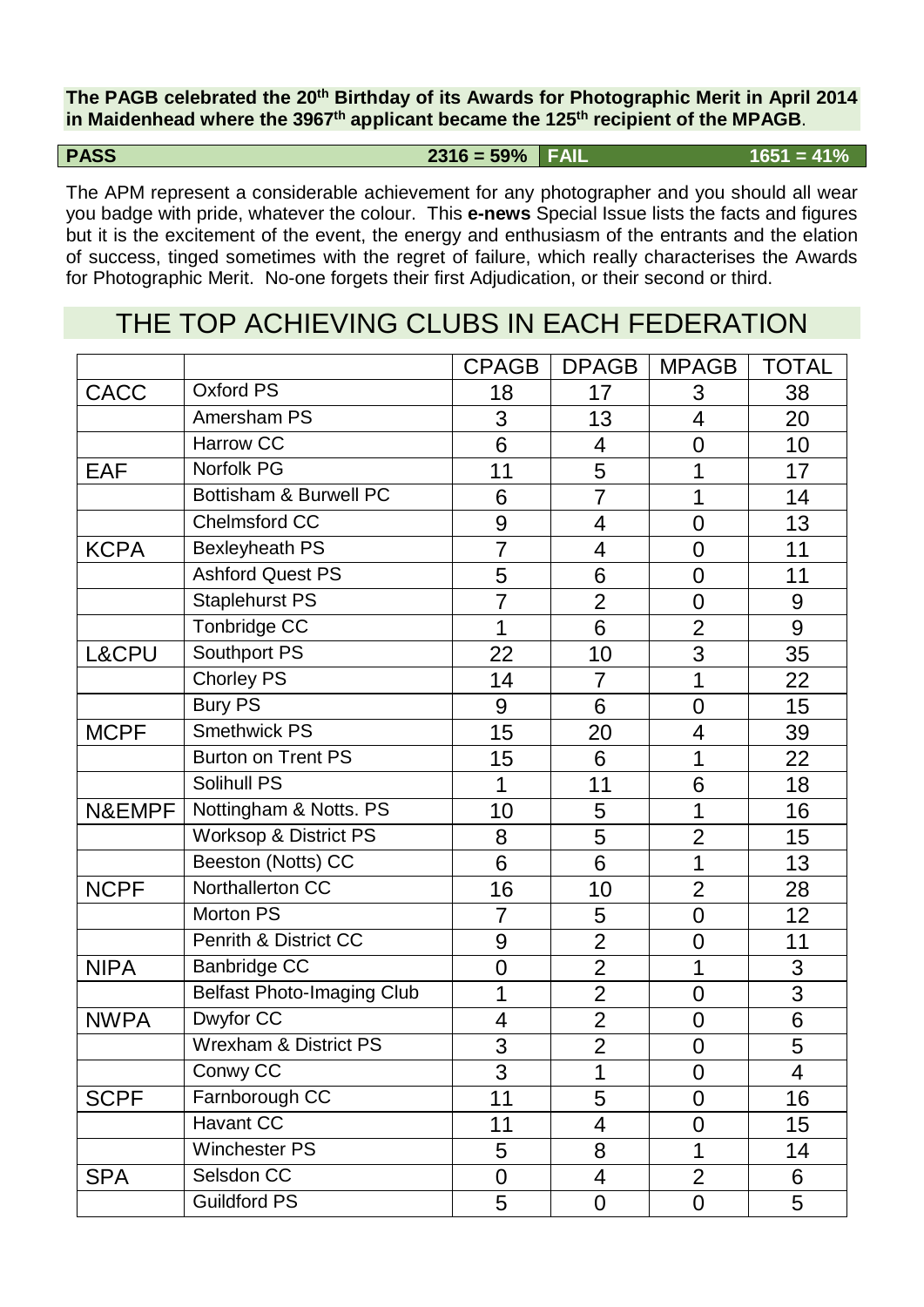|             | Molesey PC                        | 5              |    |                | 5  |
|-------------|-----------------------------------|----------------|----|----------------|----|
| <b>SPF</b>  | <b>Dumfries CC</b>                | 23             | 23 |                | 53 |
|             | Carluke CC                        | 6              | 4  | $\overline{2}$ | 12 |
|             | Dundee PS                         | 3              | 6  | 3              | 12 |
| <b>WCPF</b> | Dorchester CC                     | 10             | 8  | 3              | 21 |
|             | Paignton PC                       | 14             | 3  |                | 17 |
|             | <b>Bristol PS</b>                 |                | 6  | $\overline{2}$ | 12 |
| <b>WPF</b>  | <b>Bridgend &amp; District CC</b> | 2              | 4  |                |    |
|             | <b>Neath &amp; District PS</b>    |                | 3  |                |    |
|             | Tenby & District CC               | $\overline{2}$ | 3  |                | 5  |
| <b>YPU</b>  | <b>Ilkley CC</b>                  | 6              | 5  | 3              | 14 |
|             | Selby CC                          | 9              | 3  |                | 12 |
|             | York PS                           | 6              | 4  |                | 10 |
|             | Kirkbymoorside & Dist. CC         |                | 3  |                | 10 |

*Note. This table does not indicate the current holders in any Club. Awards are credited to the Club given by the applicant when they applied and it is a count of Awards, not photographers. For example, if a Club member achieved C, D and M – a feat only registered to 29 people – then all three Awards are counted. There are people who achieved (say) DPAGB with one Club and (say) MPAGB with another. Inaccuracies also occur when Clubs change their name or the entrant writes it in a different form.*

**Some interesting stories can be pulled out of these numbers. 48 of the total MPAGB awards (39%) were achieved by just 15 (approx.1.5%) Clubs. Tonbridge, Solihull, Banbridge and Selsdon are credited with more MPAGB than CPAGB Awards. Dorchester and Chorley have gained most of their Awards quite recently, demonstrating the value of a Club self-help support group.**

|    | <b>BEST OVERALL</b> |    | <b>BEST AT CPAGB</b>   |    | <b>BEST AT DPAGB</b> |    | <b>BEST AT MPAGB</b> |               |
|----|---------------------|----|------------------------|----|----------------------|----|----------------------|---------------|
|    | Dumfries CC         | 53 | Dumfries CC            | 23 | Dumfries CC          | 23 | Dumfries CC          |               |
| 2  | Smethwick PS        | 39 | Southport PS           | 22 | Smethwick PS         | 20 | Solihull PS          | 6             |
| 3  | Oxford PS           | 38 | Oxford PS              | 18 | Oxford PS            | 17 | <b>Smethwick PS</b>  | 4             |
| 4  | Southport PS        | 35 | Northallerton CC 16    |    | Amersham PS          | 13 | Amersham PS          | 4             |
| 5  | Northallerton CC 28 |    | <b>Smethwick PS</b>    | 15 | Solihull PS          | 11 | Oxford PS            | 3             |
| 6  | Chorley PS          | 22 | <b>Burton on Trent</b> | 15 | Southport PS         | 10 | Southport PS         | 3             |
| 7  | Burton on Trent 22  |    | Chorley PS             | 14 | Northallerton CC 10  |    | Dorchester CC        | $\mathbf{3}$  |
| 8  | Dorchester CC       | 21 | Paignton PC            | 14 | Dorchester CC        | 8  | Dundee PS            | $\mathbf{3}$  |
| 9  | Amersham PS         | 20 | Norfolk PG             | 11 | Winchester PS        | 8  | <b>Ilkley CC</b>     | 3             |
| 10 | Solihull PS         | 18 | Farnborough CC 11      |    | Chorley PS           | 7  | Northallerton CC     | $\mathcal{P}$ |

**One or two Clubs have drifted a little lower in the rankings in recent years but the top 10 remains much the same except for the addition of Dorchester and Chorley – in 2011 Chorley did not even feature in the Top 6 Clubs in the L&CPU. Smethwick have taken over from Oxford in Second Place Overall whilst Solihull, who have only added one**  Award since 2011, slip to 10<sup>th</sup>. However they remain in Second Place for the MPAGBs **achieved by their Club members.** 

The stand-out Club is, of course, Dumfries CC who continue to pile up the Awards with a successful M in the last Adjudication. Dumfries has averaged around 70 members over the past 20 years so that now an amazing 1 in 10 members is an MPAGB and they are confident of a couple more before too long. Four of their members achieved an Award in the very first Adjudication in 1994 and almost the whole Club enjoyed a memorable day (and night) in Swansea in November 1999 when 12 of them applied for the DPAGB and all were successful!



<http://www.dumfriescameraclub.co.uk/>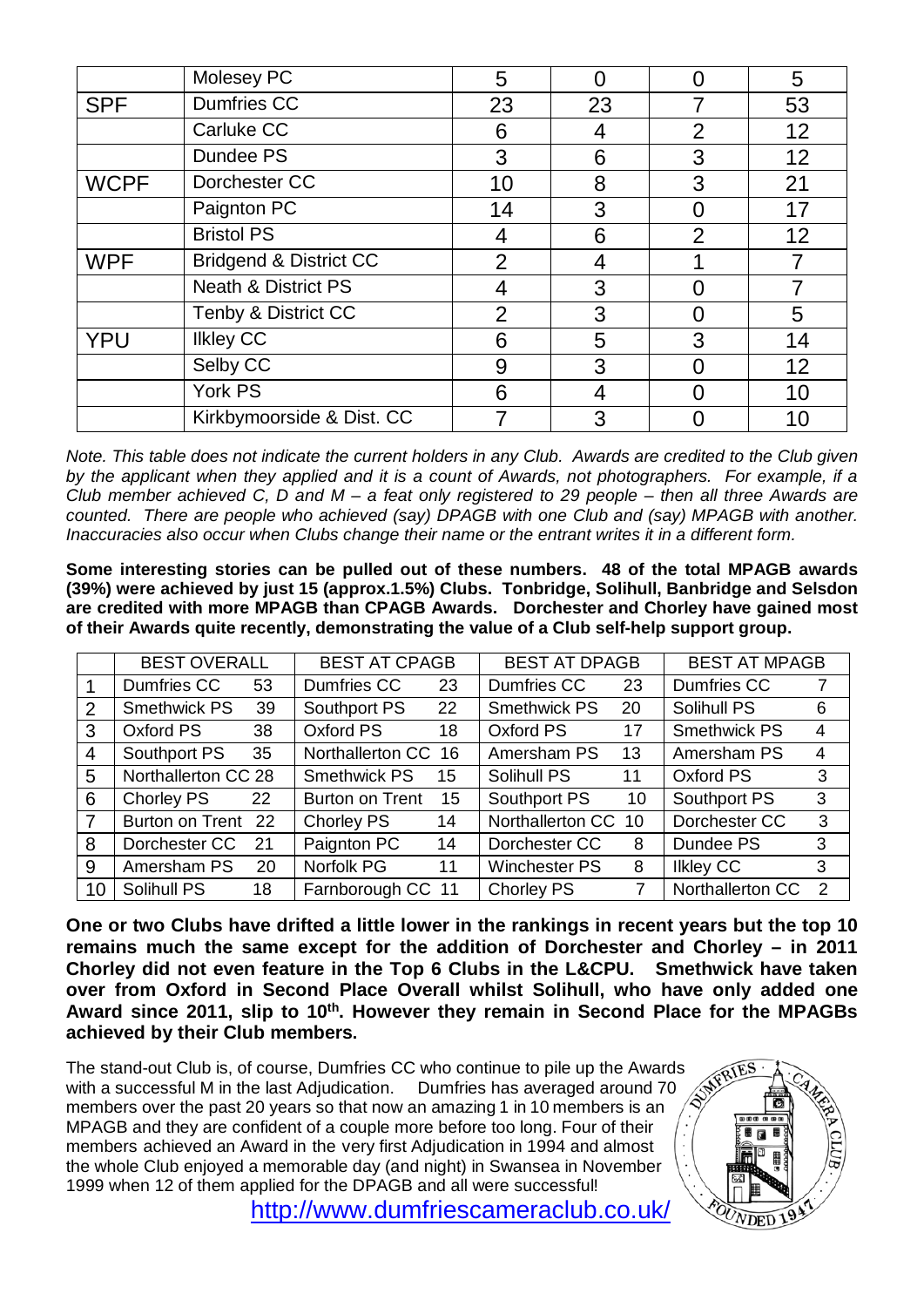# WANT TO FIND OUT MORE?

**INFORMATION LEAFLETS** are available for download from the PAGB Website at **<http://www.thepagb.org.uk/merit.htm>**

**WORKSHOPS,** to advise prospective applicants, are organised by many Federations and the PAGB also arrange two Introductory Workshops each year. You can get information from your Federation Awards Officer and you can keep up to date with coming Workshops and Adjudications by subscribing to the Free PAGB e-news. the Free PAGB **e-news. <http://www.pagbnews.co.uk/>**



**RECORDED SHOWS ON CD** are available to Clubs from the PAGB Recorded Lecture Service, each contains many photos showing the standard required. **http://www.thepagb.org.uk/lectures.htm** contains many photos showing the standard required.

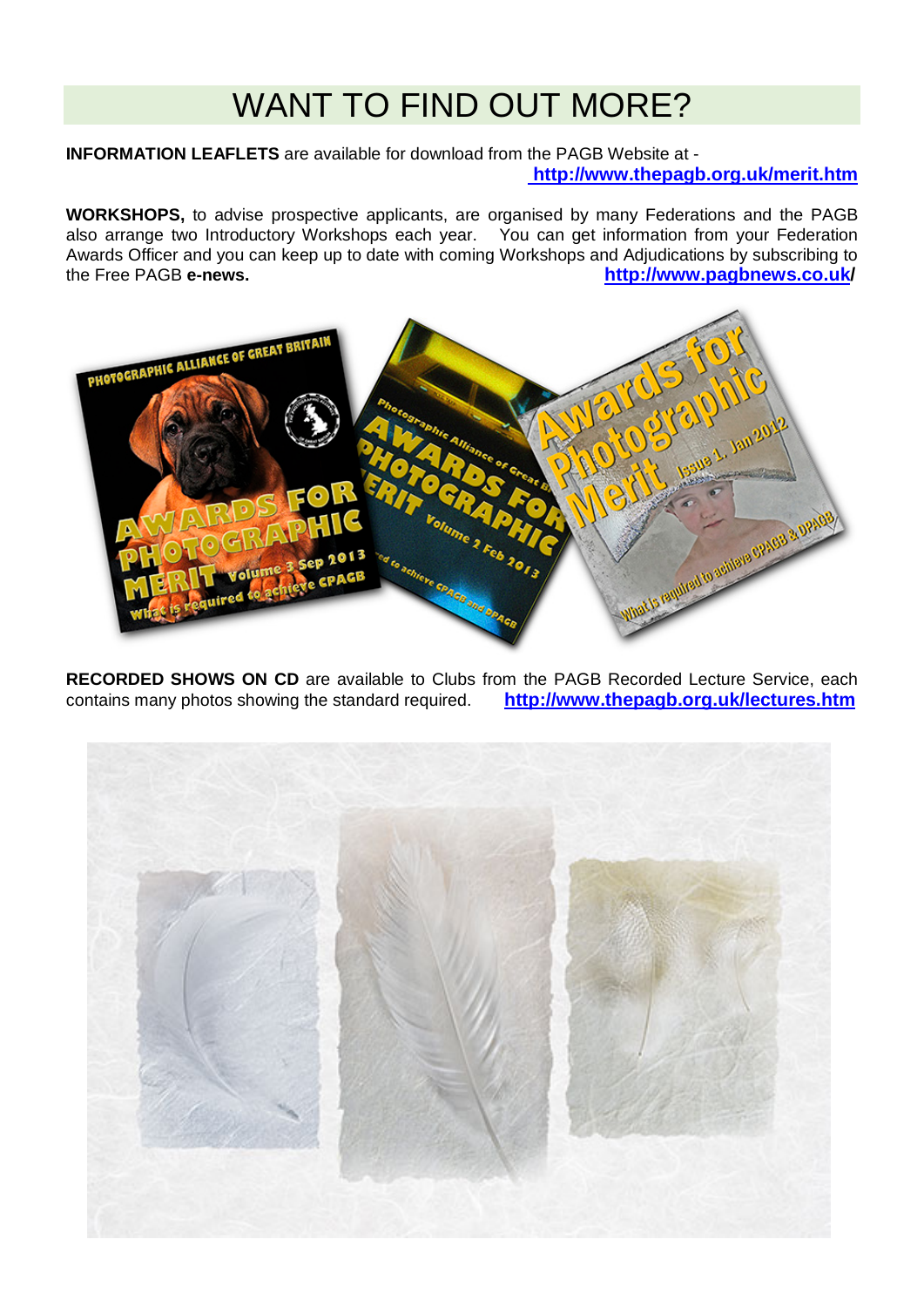### AWARDS FOR PHOTOGRAPHIC MERIT IN AUDIO VISUAL

At last, after a very lengthy online conversation, the PAGB are once again able to offer their APM in Audio Visual at CPAGB, DPAGB and MPAGB. A leaflet describing the new procedures can be downloaded from

### **<http://www.thepagb.org.uk/merit.htm>**

The process has been completely revamped to enable many more participants and, although AV Production will still be by far the most important aspect of the Awards, there is now an additional requirement for competent original photography. We are keen to organise an Adjudication as soon as possible but, before setting a date, we need to know if sufficient people will wish to apply. If, after reading the new leaflet, you are interested in entering you should contact your Federation Awards Officer who will, in turn, contact the APM Secretary, Leo Rich. We will fix a date as soon as we have enough interest. will fix a date as soon as we have enough interest.

### AWARDS FOR PHOTOGRAPHIC MERIT IN AV A NEW CHAPTER BEGINS*Robert Albright FRPS*

After much thought, discussion and consultation, the PAGB has re-launched its APM in Audio Visual. There are several changes, one of which is the acceptance of Photo Harmony entries.

This is aimed at UK club photographers whose primary skills are in stills photography but who wish to take on the additional challenge of presenting a large body of work accompanied by a suitable music soundtrack. It is intended to attract those who have not applied previously for a CPAGB or a DPAGB and also those who already hold these distinctions but wish to test their capabilities in a different genre.

Whilst the number of images in this category is not fixed but it is anticipated that entrants will seek to demonstrate a consistently high standard across roughly 50 to 150 images which must flow in a visual progression linked to sound. It is not expected that these pictures would be of the same standard as required for an APM in Still Photography but they must display competence or better.

As part of the consultation process several eminent audio visual producers have contributed their

thoughts. A definition of audio visual work was suggested by Sir George Pollock MPAGB, who also holds Fellowships of The Royal Photographic Society in both Pictorial and Applied photography: "A digital AV sequence is a series of still digital photographs projected onto a screen or viewed on a monitor and synchronised with sound. It need not be entirely limited to still photographs but can incorporate video clips and/or animation techniques where appropriate." The PAGB has animation techniques where appropriate." qualified this with "the use of third party images, animations,



video clips and other visual material, whilst not excluded, should be limited to 10%\* of the photos." There are other changes in the discussion and voting procedures of the Panel. Along with the full application requirements, these can be found at **<http://www.thepagb.org.uk/merit.htm>**

It is very much to be hoped that these awards will be supported by photographic clubs and their individual members. We require a minimum of 10 applications on the day to make AV assessments viable. If sufficient potential applicants come forward in the next few months it will be possible to hold an **Illustration from one of Robert's Award winning sequences** 



Ross McKelvie MPAGB Tim Pile MPAGB Christine Widdal MPAGB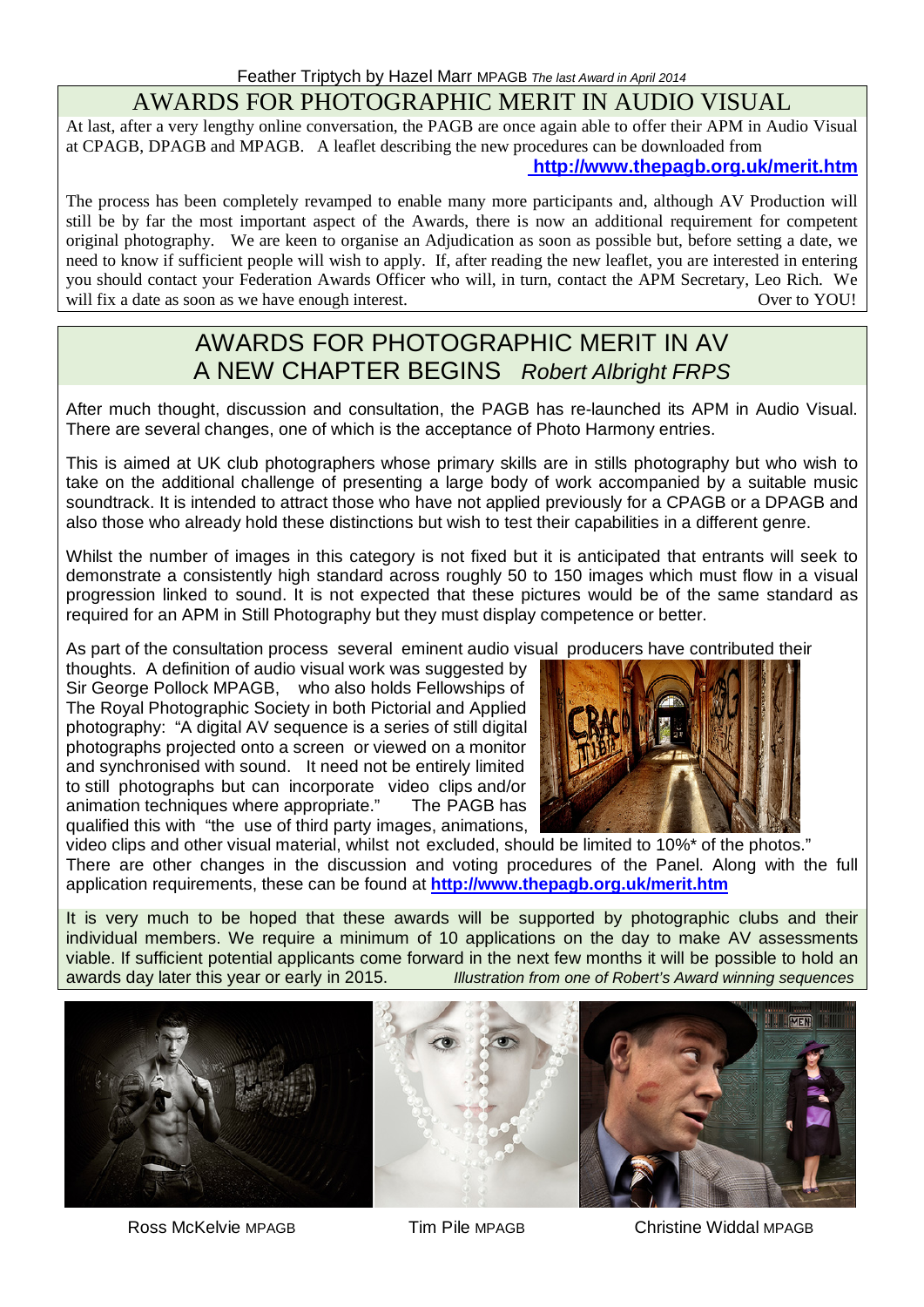## EVEN MORE NUMBERS YOU NEVER NEEDED TO KNOW

| Credit             | <b>YPU</b>  | 79                      |
|--------------------|-------------|-------------------------|
| <b>Distinction</b> | <b>YPU</b>  | 47                      |
| <b>Master</b>      | <b>YPU</b>  | $\mathbf{3}$            |
| Credit             | <b>WPF</b>  | 19                      |
| <b>Distinction</b> | <b>WPF</b>  | 25                      |
| <b>Master</b>      | <b>WPF</b>  | 1                       |
| Credit             | <b>WCPF</b> | 123                     |
| <b>Distinction</b> | <b>WCPF</b> | 77                      |
| <b>Master</b>      | <b>WCPF</b> | 9                       |
| Credit             | <b>SPF</b>  | 106                     |
| <b>Distinction</b> | <b>SPF</b>  | 62                      |
| <b>Master</b>      | <b>SPF</b>  | 15                      |
| Credit             | <b>SPA</b>  | 30                      |
| <b>Distinction</b> | <b>SPA</b>  | 28                      |
| <b>Master</b>      | <b>SPA</b>  | $\mathbf{3}$            |
| Credit             | <b>SCPF</b> | 125                     |
| <b>Distinction</b> | <b>SCPF</b> | 59                      |
| <b>Master</b>      | <b>SCPF</b> | 8                       |
| Credit             | <b>NWPA</b> | 18                      |
| <b>Distinction</b> | <b>NWPA</b> | 10                      |
| Credit             | <b>NIPA</b> | 14                      |
| <b>Distinction</b> | <b>NIPA</b> | $6\phantom{1}$          |
| <b>Master</b>      | <b>NIPA</b> | $\overline{2}$          |
| Credit             | <b>NCPF</b> | 82                      |
| <b>Distinction</b> | <b>NCPF</b> | 78                      |
| <b>Master</b>      | <b>NCPF</b> | $\overline{\mathbf{7}}$ |
| Credit             | N&EMPF      | 67                      |
| <b>Distinction</b> | N&EMPF      | 41                      |
| <b>Master</b>      | N&EMPF      | 5                       |
| Credit             | <b>MCPF</b> | 143                     |
| <b>Distinction</b> | <b>MCPF</b> | 149                     |
| <b>Master</b>      | <b>MCPF</b> | $\overline{31}$         |
| Credit             | L&CPU       | 226                     |
| <b>Distinction</b> | L&CPU       | 83                      |
| <b>Master</b>      | L&CPU       | 11                      |
| Credit             | <b>KCPA</b> | 98                      |
| <b>Distinction</b> | <b>KCPA</b> | 43                      |
| <b>Master</b>      | <b>KCPA</b> | 8                       |
| Credit             | <b>EAF</b>  | 127                     |
| <b>Distinction</b> | <b>EAF</b>  | 75                      |
| <b>Master</b>      | EAF         | 10                      |
| Credit             | <b>CAPS</b> | 10                      |
| <b>Distinction</b> | <b>CAPS</b> | 23                      |
| Master             | <b>CAPS</b> | $\overline{2}$          |
| Credit             | <b>CACC</b> | 58                      |
| <b>Distinction</b> | <b>CACC</b> | 60                      |
| Master             | CACC        | 10                      |
|                    |             |                         |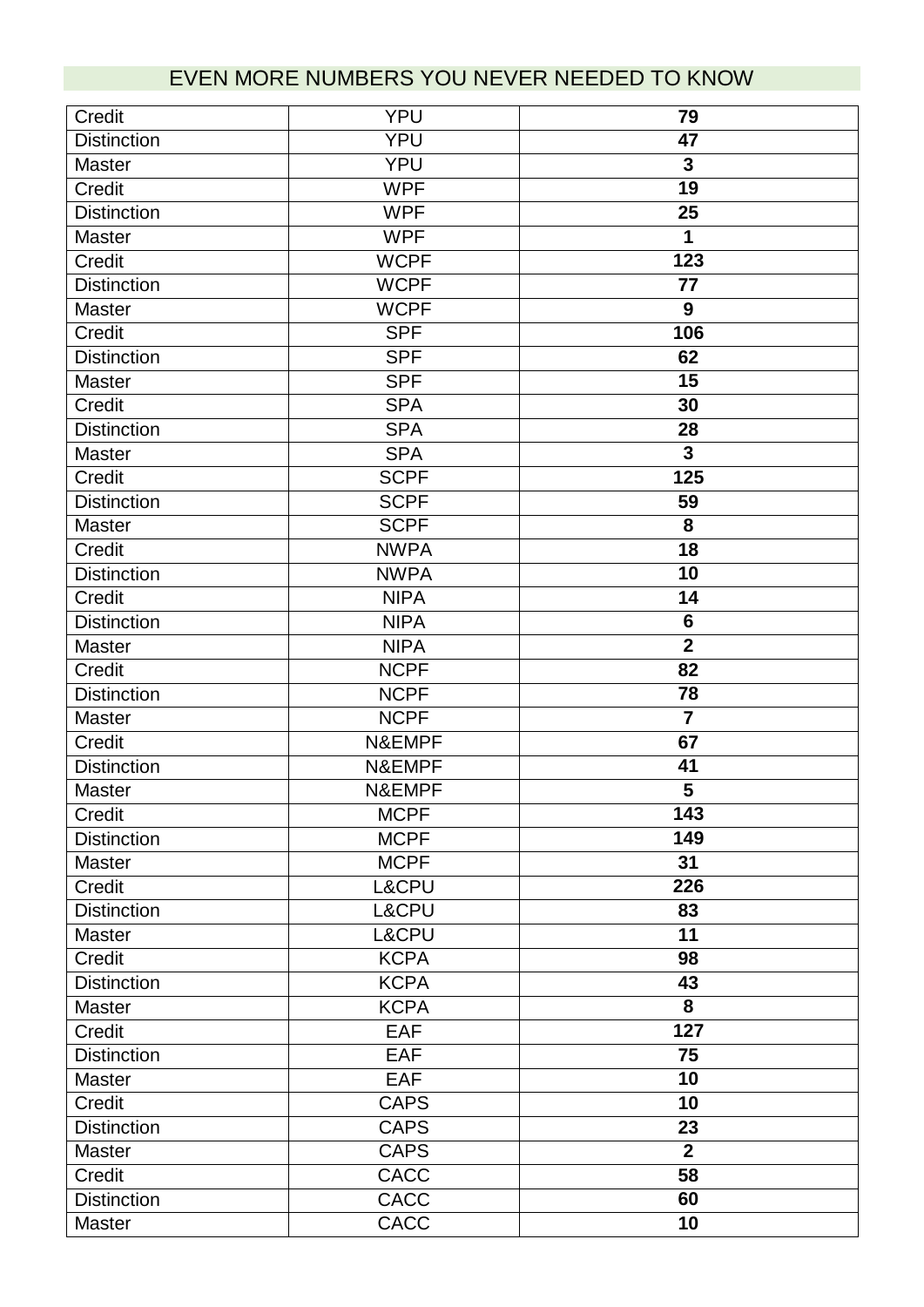CPAGB PRINTS

## THE FIRST ADJUDICATION - 16 APRIL 1994 IN DARWEN

It is heartening to note how many of these photographers are still active today.

|       | ULAQD LIVII 9 |              |                          |             |  |  |
|-------|---------------|--------------|--------------------------|-------------|--|--|
| CP001 | Michael J     | Chambers     | Selsdon CC               | <b>CAPS</b> |  |  |
| CP002 | Anne          | Greiner      | Dumfries CC              | <b>SPF</b>  |  |  |
| CP003 | John          | McVie        | Dumfries CC              | <b>SPF</b>  |  |  |
| CP004 | Derek         | <b>Ross</b>  | Dumfries CC              | <b>SPF</b>  |  |  |
| CP005 | Julie         | Roper        | Wigan 10 Foto Club       | L&CPU       |  |  |
| CP006 | John C        | <b>Burns</b> | Dumfries CC              | <b>SPF</b>  |  |  |
| CP007 | Shelagh       | Roberts      | Abingdon & District CC   | CACC        |  |  |
| CP008 | Jack          | Whitemore    | Viewfinders of Romsey CC | <b>SF</b>   |  |  |
| CP009 | Alan          | Cadman       | Prestwich Co-op CC       | L&CPU       |  |  |

#### CPAGB SLIDES

| CS002        | Harold P  | Knight         | Paignton PC (Photo Col Soc SD) | <b>WCPF</b> |
|--------------|-----------|----------------|--------------------------------|-------------|
| CS003        | David L   | <b>Bissell</b> | Paignton PC (Photo Col Soc SD) | <b>WCPF</b> |
| <b>CS004</b> | Don       | <b>B</b> vatt  | Central Milton Keynes CC       | CACC        |
| CS005        | Robert    | Quig           | Kilmarnock PC                  | <b>SPF</b>  |
| <b>CS006</b> | William M | Ham            | Kilmacolm CC                   | <b>SPF</b>  |
| <b>CS007</b> | Dave      | McKay          | Central Milton Keynes CC       | CACC        |

### DPAGB PRINTS

| DP002        | Edward B      | Swarbrick       | <b>Bury PS</b>                 | L&CPU       |
|--------------|---------------|-----------------|--------------------------------|-------------|
| DP003        | <b>Derick</b> | Bonsall         | York PS                        | <b>YPU</b>  |
| DP005        | S M           | Zalokoski       | Hanham PS                      | <b>WCPF</b> |
| DP006        | Simon J G     | Allen           | Dumfries CC                    | <b>SPF</b>  |
| <b>DP008</b> | Clive D       | Turner          | Glasgow Telephones CC          | <b>SPF</b>  |
| DP009        | Andy          | Hanson          | Bottisham & Burwell PC         | EAF         |
| DP010        | John          | Lloyd           | Southport PS                   | L&CPU       |
| DP011        | Joy V         | Hancock         | Norfolk PG (prev Mundesley PG) | <b>EAF</b>  |
| DP012        | Clifford H    | Martin          | Southport PS                   | L&CPU       |
| DP013        | David W       | Haigh           | <b>Ilkley CC</b>               | <b>YPU</b>  |
| DP014        | Colin         | <b>Bratcher</b> | Proteus PG                     | <b>WCPF</b> |
| DP015        | Roy O         | Ellwood         | <b>Tynemouth PS</b>            | <b>NCPF</b> |
| DP016        | Harry         | Holder          | Durham PS                      | <b>NCPF</b> |
| DP018        | Keith I P     | Adamson         | Doncaster CC                   | <b>YPU</b>  |
| DP019        | Sue           | Keeling         | Wall Heath CC                  | <b>MCPF</b> |

#### DPAGB SLIDES

| <b>DS003</b> | James R       | Shimmin        | Isle of Man PS           | L&CPU            |
|--------------|---------------|----------------|--------------------------|------------------|
| <b>DS004</b> | Philip        | Sprague        | Lichfield CC             | <b>MCPF</b>      |
| <b>DS005</b> | Colin P       | Harrison       | Oxford PS                | CACC             |
| <b>DS006</b> | Philip        | Joyce          | Oxford PS                | CACC             |
| <b>DS007</b> | Catherine Y M | Mullen         | <b>Ilkley CC</b>         | <b>YPU</b>       |
| <b>DS008</b> | Peter J       | Mullen         | <b>Ilkley CC</b>         | YPU              |
| <b>DS009</b> | Chloe         | <b>Johnson</b> | Blackpool & Fylde PS     | L&CPU            |
| <b>DS010</b> | Desmond G     | Cooper         | <b>Birkenhead PA</b>     | <b>L&amp;CPU</b> |
| <b>DS011</b> | Peter M       | Upton          | Central Milton Keynes CC | CACC             |
| <b>DS012</b> | David         | Tann-Ailward   | Cheltenham CC            | <b>MCPF</b>      |
| <b>DS013</b> | Ronald        | Atkinson       | Lancaster PS             | L&CPU            |
| <b>DS014</b> | David J       | Stout          | Whickham PC              | <b>NCPF</b>      |
| <b>DS015</b> | Andrew        | <b>Burnett</b> | <b>Motherwell PS</b>     | <b>SPF</b>       |

The Sections were adjudicated in the order shown and, thus, Mike Chambers, a member of Selsdon CC who were affiliated at that time through the now defunct CAPS, was the first ever to receive an APM badge. Sadly Mike passed away very unexpectedly in 2013 so the 20<sup>th</sup> Anniversary chocolates went to Anne Greiner (now MPAGB). Eb Swarbrick, of Bury PS, was the very first DPAGB and you can see his current pictures at [http://www.buryps.co.uk/gallery/eb-swarbrick/.](http://www.buryps.co.uk/gallery/eb-swarbrick/)

The very first MPAGB was David Haigh, Ilkley PS, in November 1995 in Gateshead. (Your Editor was the second person to receive the yellow badge and John Lloyd and Dennis Worrall also succeeded).